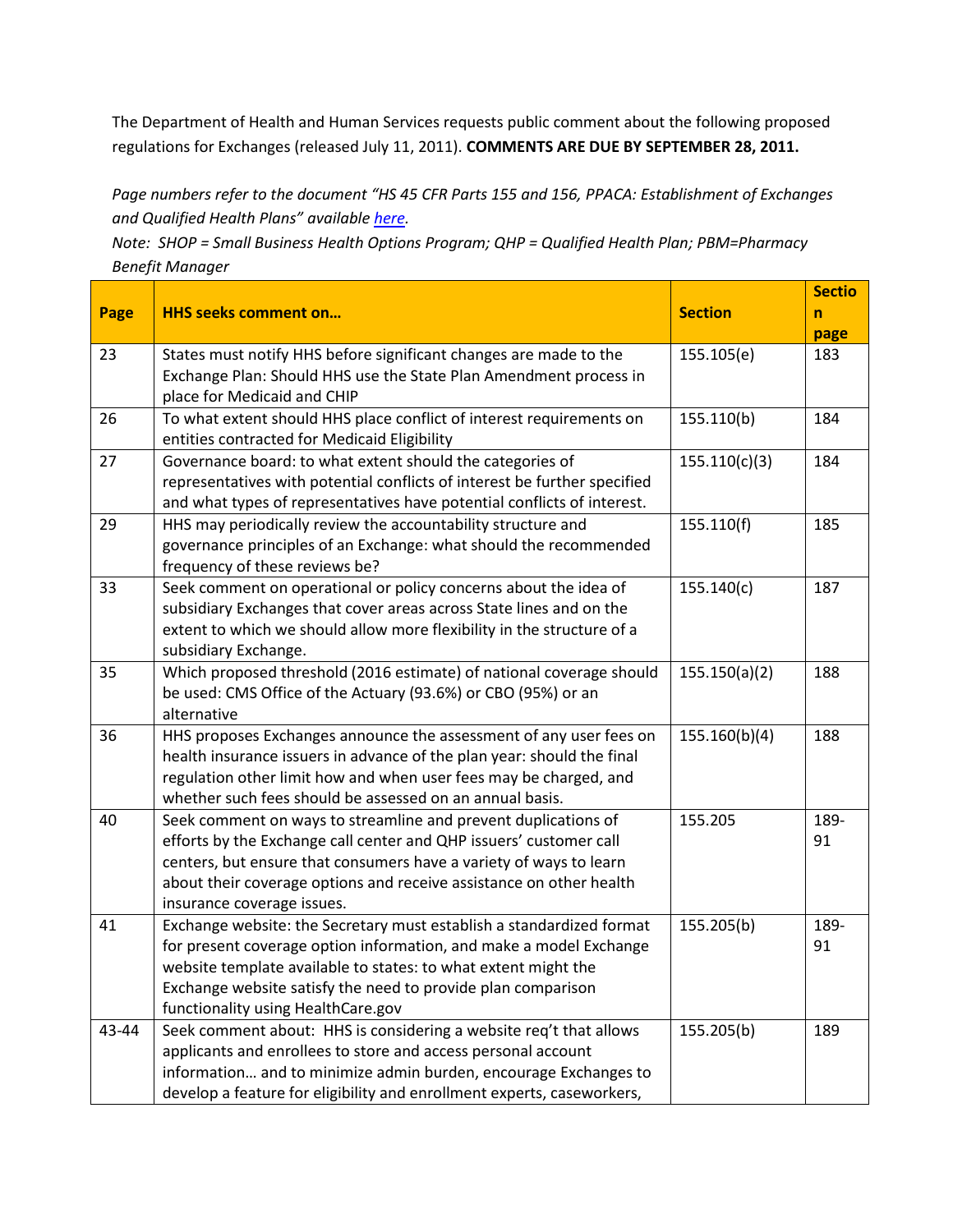|          | Navigators, agents and brokers, and other application assisters to                                                                    |                    |             |
|----------|---------------------------------------------------------------------------------------------------------------------------------------|--------------------|-------------|
|          | maintain records of individuals they have assisted w/application                                                                      |                    |             |
|          | process.                                                                                                                              |                    |             |
| 44       | To what extent would states benefit from a model calculator (on<br>website) and suggestions on its design                             | 155.205(c)         | 191         |
| 46       | Should HHS propose additional requirements on Exchanges to make                                                                       | 155.210(b)(1)(iv)  | 192         |
|          | determinations regarding conflicts of interest for Navigators                                                                         |                    |             |
| 46       | Should at least one of the two types of entities serving as Navigators                                                                | 155.210(b)(2)      | 192         |
|          | include a community and consumer-focused non-profit organization;                                                                     |                    |             |
|          | should Navigator grantees reflect a cross section of stakeholders?                                                                    |                    |             |
| $46 - 7$ | Navigators cannot receive any compensation from Insurers for                                                                          | 155.210(c)(2)      | 192         |
|          | enrollment in Exchange, but CAN for enrolling outside (non-QHP plans).                                                                |                    |             |
|          | Seek comment on this, and whether there are ways to manage any                                                                        |                    |             |
|          | potential conflict of interest that might arise                                                                                       |                    |             |
| 47       | Seek comments on potential standards to ensure that information                                                                       | 155.210(d)(2)      | 193         |
|          | made available by Navigators is fair, accurate, and impartial                                                                         |                    |             |
| 48       | Cultural and Linguistic appropriateness for Navigator function; see                                                                   | 155.210(d)(5)      | 193         |
|          | comment regarding any specific standards HHS might issue through                                                                      |                    |             |
|          | future rulemaking or additional guidance on these proposed                                                                            |                    |             |
|          | requirements                                                                                                                          |                    |             |
| 48       | Should Navigator program be operational no later than first day of                                                                    | 155.210            | 191-        |
| 50       | initial open enrollment period? (Oct 2013)<br>What functions could web-based and other entities with experience in                    | 155.220            | 93<br>193-4 |
|          | health plan enrollment contracted with Exchange perform, what is the                                                                  |                    |             |
|          | potential scope of how these entities would interact with Exchanges                                                                   |                    |             |
|          | and what standards should apply to an entity performing functions in                                                                  |                    |             |
|          | place of or on behalf of an Exchange.                                                                                                 |                    |             |
| 50       | What are the practical implications, costs, and benefits to an Exchange                                                               | 155.220            | 193-4       |
|          | that coordinates with web-based + other entities (to assist outreach                                                                  |                    |             |
|          | and enrollment) and what are the related security issues                                                                              |                    |             |
| 51       | Should HHS codify examples and requirements that notices be provided                                                                  | 155.230(b)         | 194         |
|          | in plain, language, and that notices are available in formats appropriate                                                             |                    |             |
|          | for people with disabilities (written, oral, etc) and those with limited                                                              |                    |             |
|          | English                                                                                                                               |                    |             |
| 53       | Seek comment on how to distinguish between individuals eligible for                                                                   | 155.240(b)         | 195         |
|          | assistance under ACA and those who are not in light of the different                                                                  |                    |             |
|          | definitions of "Indian" that apply for other Exchange provisions                                                                      |                    |             |
| 53       | Seek comment regarding Exchange flexibility in establishing the                                                                       | 155.240            | 194-5       |
|          | premium payment process and what standards would be appropriate                                                                       |                    |             |
|          | for the Fed gov't to establish in regulations to ensure fiduciary<br>accountability in the case of an Exchange that collects premiums |                    |             |
| 54       | Should HHS, and if so, how, restrict the method of disposal of                                                                        | $155.260(a) + (b)$ | 195-6       |
|          | personally identifiable information collected by Exchanges?                                                                           |                    |             |
| 57       | Are FIPPS (Fair Information Practice Principles) appropriate guidelines                                                               | $155.260(b)(2)$ ,  | 196         |
|          | for privacy policies and if so, what is the best means to implement                                                                   | $(3)$ , + $(4)$    |             |
|          | them?                                                                                                                                 |                    |             |
| 57       | What is the aptness of adopting the <b>HIPAA</b> privacy model for                                                                    | 155.260(b)(2),     | 196         |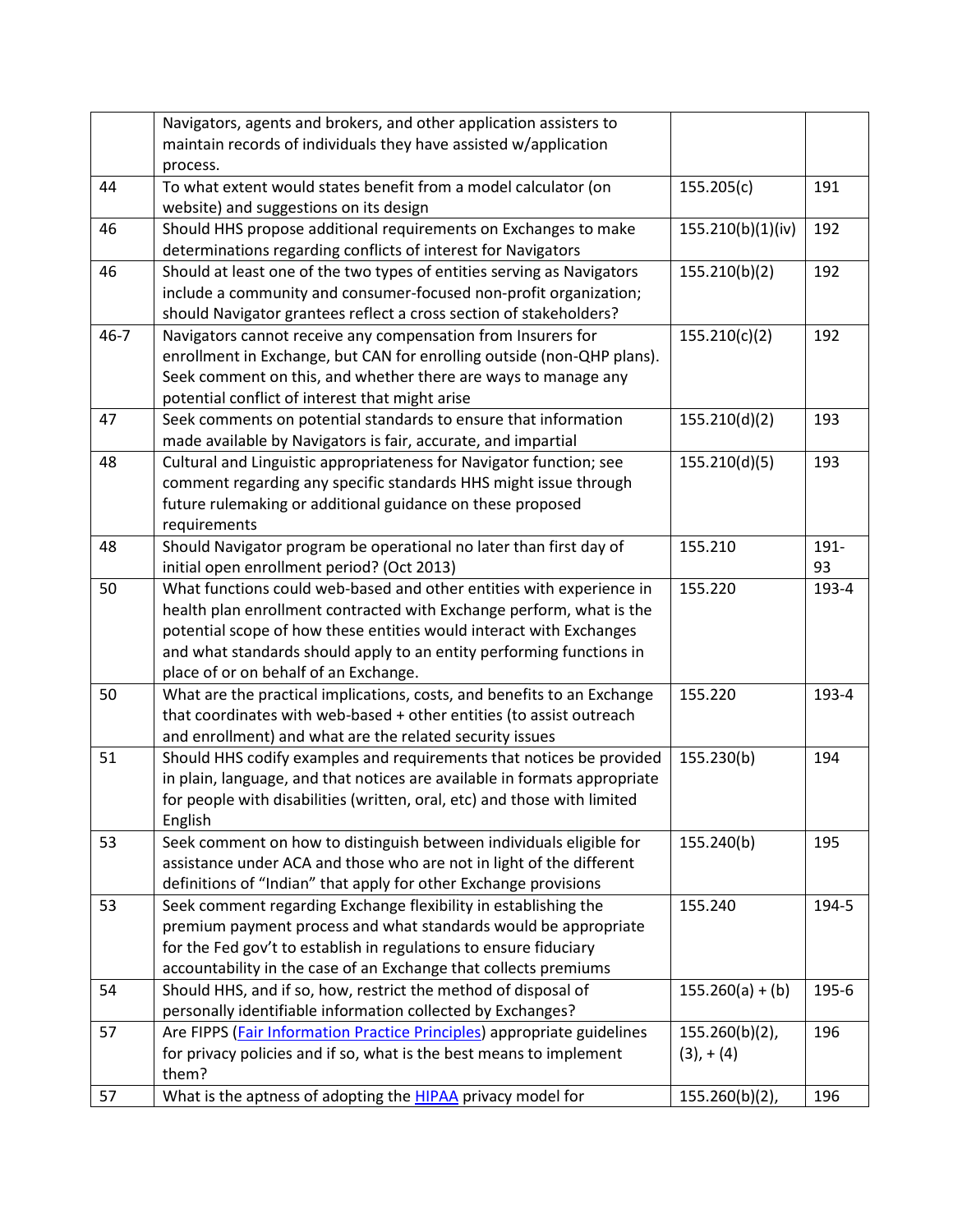|       | exchanges?                                                                  | $(3), + (4)$      |         |
|-------|-----------------------------------------------------------------------------|-------------------|---------|
| 61    | Should HHS codify a requirement for a specific frequency for                | 155.400(b)        | 198     |
|       | enrollment transactions, such as in real time or daily, in the final rule?  |                   |         |
| 62    | Should HHS codify a requirement that applicants may not be required         | 155.405(a)        | 198     |
|       | to answer questions that are not pertinent to the eligibility and           |                   |         |
|       | enrollment process?                                                         |                   |         |
| 63    | Should it be a requirement that individuals have the option to file an      | 155.405(c)(2)(iv) | 199     |
|       | application in person?                                                      |                   |         |
| 64    | Seek comment on the duration of the initial open enrollment period.         | 155.410(b)        | 199     |
| 66    | Should HHS allow at least twice-monthly effective dates of coverage or      | 155.410(c)        | 199-    |
|       | complete flexibility to allow for coverage to begin any day for             |                   | 200     |
|       | individuals who forgo receipt of advance tax credit for their first partial |                   |         |
|       | month or are not eligible?                                                  |                   |         |
| 66    | Should HHS codify requirements re: information in notice about open         | 155.410(d)        | 200     |
|       | enrollment pertaining to 1) date annual open enrollment begins and          |                   |         |
|       | ends 2) where individuals can get information 3) other relevant             |                   |         |
|       | information                                                                 |                   |         |
| 66    | Seek comment about proposed alternative open enrollment period of           | 155.410(e)        | 200     |
|       | Nov 1-Dec 15                                                                |                   |         |
| 66-7  | Should Exchanges be required to automatically enroll individuals who        | 155.410           | 199-    |
|       | received advance payments of the premium tax credit and are then dis-       |                   | 200     |
|       | enrolled from a QHP because the QHP is no longer offered if such            |                   |         |
|       | individual does not make a new QHP selection?                               |                   |         |
| 67    | Should HHS codify requirements regarding automatic enrollment into          | 155.410           | 199-    |
|       | new QHPs when there are mergers between issuers or when one QHP             |                   | 200     |
|       | offered through a specific issuer is no longer offered but there are        |                   |         |
|       | several other options with the same issuer?                                 |                   |         |
| 67    | How far should such automatic enrollment extend?                            | 155.410           | 199-    |
|       |                                                                             |                   | 200     |
| 68    | Seek comment on the alternatives raised for the special enrollment          | 155.420           | $200 -$ |
|       | periods and whether others should have an alternate start date (see         |                   | 202     |
|       | 155.420, p. 200-202)                                                        |                   |         |
| 69-70 | Solicit comment on following provision: "If otherwise qualified             | 155.420(d)(1)     | 201     |
|       | individuals who maintained less than minimum essential coverage were        |                   |         |
|       | granted a special enrollment period based on termination of such            |                   |         |
|       | coverage, such individuals might wait until experiencing a significant      |                   |         |
|       | health care need to enroll in a QHP through the Exchange by using a         |                   |         |
|       | special enrollment period. This could create a problem of adverse           |                   |         |
|       | selection"                                                                  |                   |         |
| 70    | Might states consider expanding the special enrollment period to            | 155.420(d)(2)     | 201     |
|       | include gaining dependents through life events in addition to marriage,     |                   |         |
|       | birth, adoption, or placement for adoption.                                 |                   |         |
| 71    | Should the start of the 60 day special enrollment period be based on        | 155.420(c)        | 201     |
|       | the date on which and individual experiences a change in eligibility or     |                   |         |
|       | the date of the eligibility determination?                                  |                   |         |
| 72    | Seek comment on the timing of the 60 day special enrollment in the          | 155.420(d)(6)     | 202     |
|       | case of someone who is eligible for advance premium tax credit              |                   |         |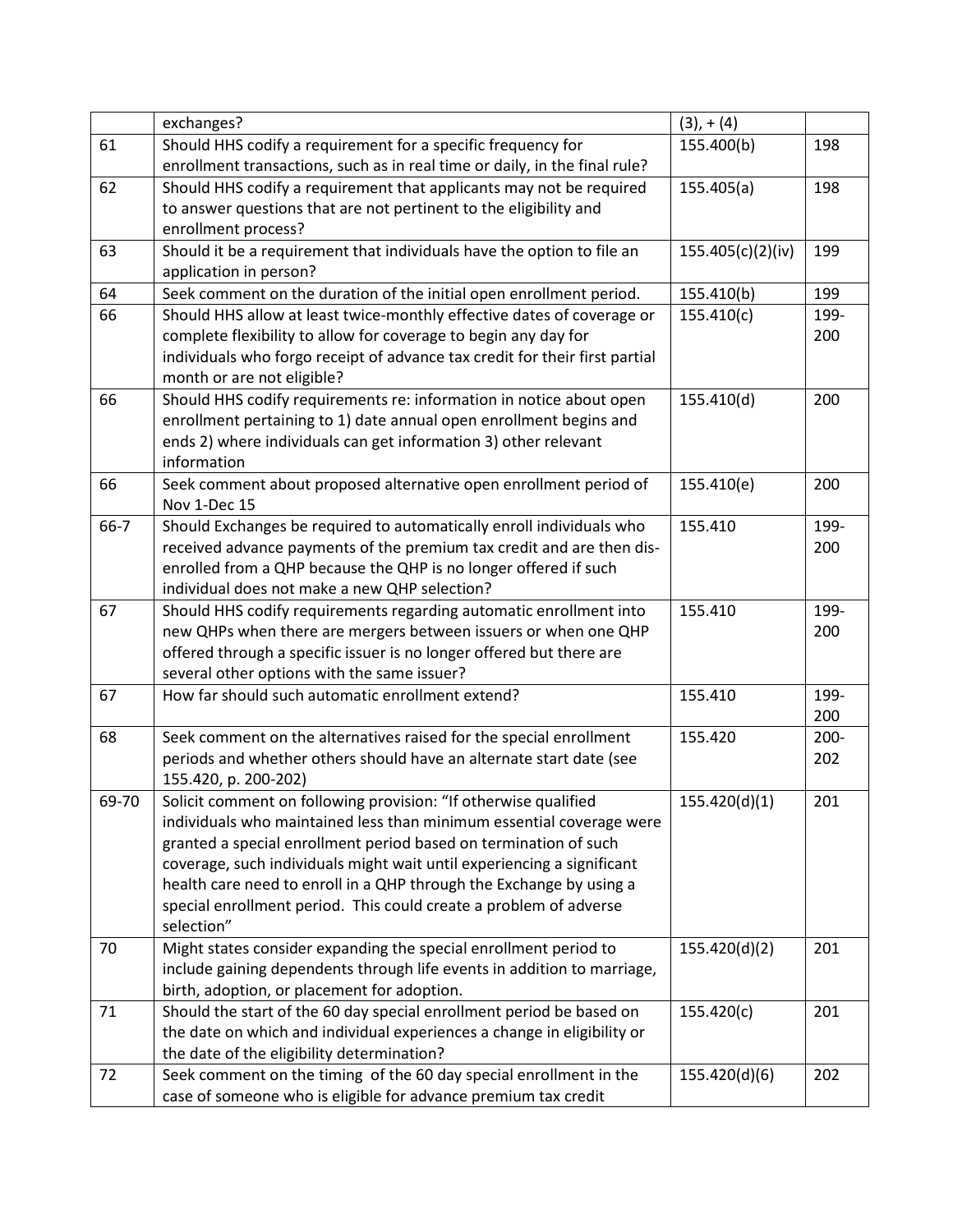|          | payment but who's ESI (employer sponsored insurance) no longer            |               |     |
|----------|---------------------------------------------------------------------------|---------------|-----|
|          | qualifies, allowing them to waive the requirement to be uninsured prior   |               |     |
|          | to determination of eligibility.                                          |               |     |
| 73       | Seek comment on special enrollment period for those eligible for QHP      | 155.420(d)(7) | 202 |
|          | due to a permanent move                                                   |               |     |
| 73       | Seek comment on the potential implications on the process for             | 155.420(d)(8) | 202 |
|          | verifying Indian status.                                                  |               |     |
| 74       | HHS proposed an exception to the limitation that enrollees maintain a     | 155.420(f)    | 202 |
|          | single level of coverage (bronze, silver, etc) through the year to avoid  |               |     |
|          | adverse section for new eligibility for advance payments of the           |               |     |
|          | premium tax credit or change in eligibility for cost sharing reductions.  |               |     |
| 76       | The last day of coverage is the day before the effective date of new      | 155.430(d)(2) | 204 |
|          | coverage for an enrollee terminated due to obtaining new minimum          |               |     |
|          | essential coverage. How can Exchanges work with QHP issuer to             |               |     |
|          | implement this proposal, which is intended to ensure no double            |               |     |
|          | enrollment                                                                |               |     |
| 81       | HHS seeks comment on whether employers should be able to limit            | 155.705(b)(3) | 206 |
|          | employee choice to a specific level of coverage (eg, bronze, silver, etc) |               |     |
|          | or just one QHP in a SHOP                                                 |               |     |
| 81       | To avoid potential for risk selection among plans (adverse selection)     | 155.705(b)(3) | 206 |
|          | HHS invites comments on proposed flexibility for SHOPs to use a risk      |               |     |
|          | adjustment program or requiring employee choice within a level of         |               |     |
|          | cost-sharing.                                                             |               |     |
| $81 - 2$ | Should QHPs offered in the SHOP be required to waive application of       | 155.705(b)(3) | 206 |
|          | minimum participation rules at the level of the QHP or issuer; should a   |               |     |
|          | minimum participation rule be applied at the SHOP level? If so, how       |               |     |
|          | should the rate be calculated, what should the rate be, and should it be  |               |     |
|          | established by federal regulation?                                        |               |     |
| 83       | Should SHOPs require all QHPs to make any changes to rates quarterly,     | 155.705(b)(6) | 206 |
|          | monthly, annually, or some other (uniform) time period?                   |               |     |
| 84       | What rates should be used to determine premiums during the plan year      | 155.705(b)(6) | 206 |
|          | for employees hired after eligibility date?                               |               |     |
| $85 - 6$ | What methods are appropriate to use to determine employer group           | 155.710(b)(1) | 207 |
|          | size?                                                                     |               |     |
| 89       | A SHOP must notify each qualified employee in the event of their          | 155.715(g)    | 210 |
|          | employer's withdrawl and their termination of coverage prior to such      |               |     |
|          | withdrawl and termination. Should employees also receive notification     |               |     |
|          | about eligibility for special enrollment periods on the Exchange and      |               |     |
|          | about the process of being determined eligible for advance payments       |               |     |
|          | of the premium tax credit and cost-sharing reductions, Medicaid, and      |               |     |
|          | CHIP?                                                                     |               |     |
| 91       | A SHOP must maintain records of qualified employer participation and      | 155.715(f)    | 210 |
|          | qualified employee enrollment in the SHOP, which must be reported to      |               |     |
|          | HHS: should HHS establish target dates or guidelines so that multi-       |               |     |
|          | state qualified employers are subject to consistent rules?                |               |     |
| 92       | HHS proposes a rolling enrollment process in a SHOP, with plan year       | 155.725(b)    | 213 |
|          | based on enrollment date, not on calendar year: HHS invites comment       |               |     |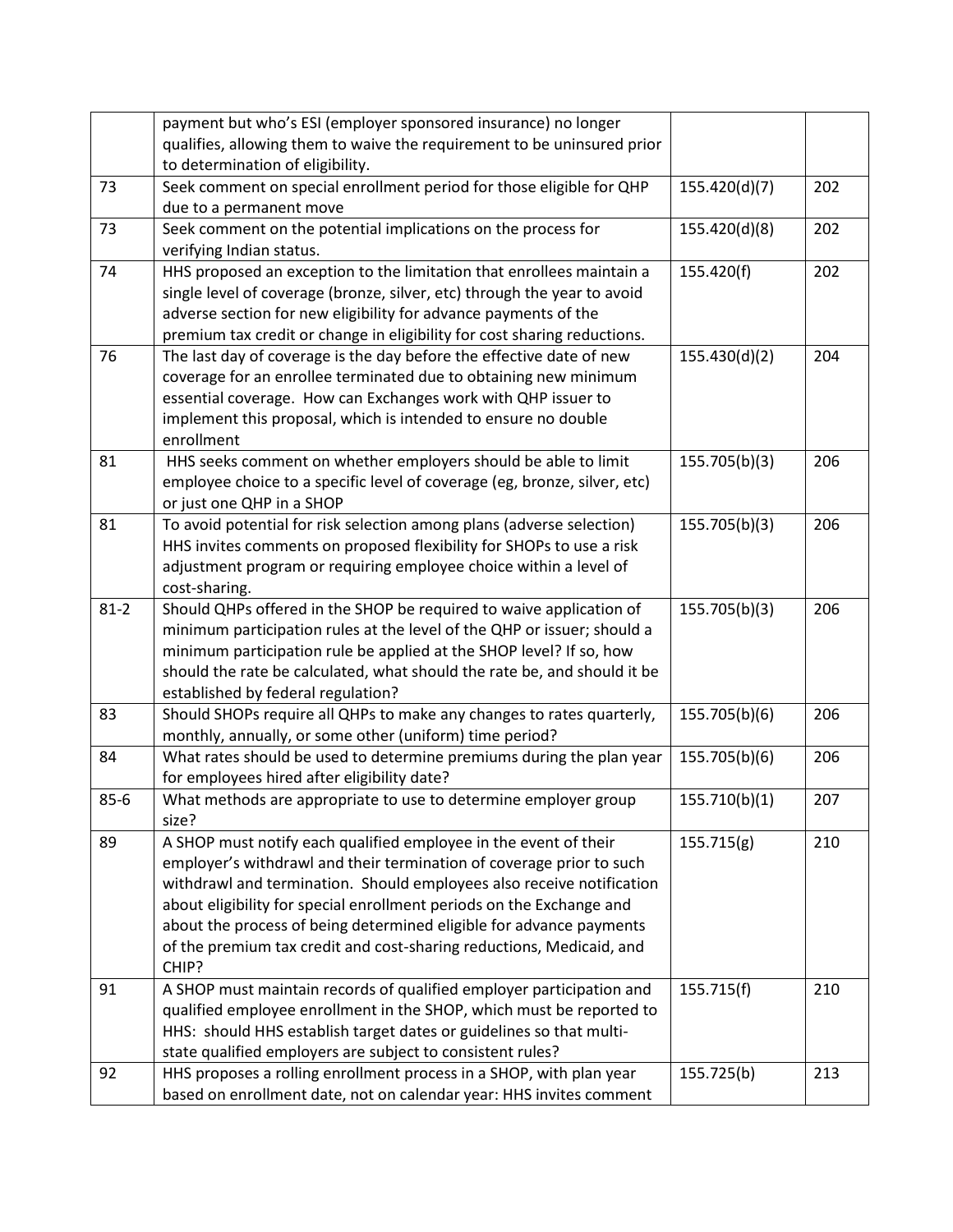|     | on this.                                                                 |             |         |
|-----|--------------------------------------------------------------------------|-------------|---------|
| 93  | Should employers receive 30 days advance notice that the annual          | 155.725(d)  | 213     |
|     | election period is approaching?                                          |             |         |
| 93  | Annual employee enrollment should occur at a fixed point during the      | 155.725(e)  | 213     |
|     | plan year (not calendar year)                                            |             |         |
| 94  | HHS invites comments about their approach in differentiating the         | 155.725     | $212 -$ |
|     | individual and small group market, and the proposed structure for        |             | 14      |
|     | initial, rolling, and annual open enrollment through the SHOP            |             |         |
| 95  | What information should employers be required to collect from            | 155.730(b)  | 214     |
|     | employees for SHOP enrollment application?                               |             |         |
| 104 | HHS seeks comment on how best to align the rate review requirements      | 155.1020    | 217     |
|     | between the state and fed regulations, and Exchange to work with         |             |         |
|     | <b>State Insurance Department</b>                                        |             |         |
| 105 | Exchanges are required to collect transparency information from QHPs/    | 155.1040(a) | 217     |
|     | QHPs must submit said transparency information to the Exchange, HHS,     |             |         |
|     | and other entities. The same requirements will apply to all group        |             |         |
|     | health plans and health insurance issuers in the individual and group    |             |         |
|     | markets under section 2715 of the PHS Act. HHS seeks comment on          |             |         |
|     | this process so that the Department of Labor can update and              |             |         |
|     | harmonize its rules for group health plans disclosures.                  |             |         |
| 108 | What minimum qualitative or quantitative standards (in addition to       | 155.1050    | 218     |
|     | "sufficient choice of providers") should Exchanges use to determine      |             |         |
|     | network adequacy standards of QHPs?                                      |             |         |
| 108 | Should Exchanges establish requirement that QHPs maintain                | 155.1050    | 218     |
|     | 1) sufficient numbers and types of providers; 2) reasonable proximity of |             |         |
|     | participating providers to enrollees; 3) ongoing monitoring process to   |             |         |
|     | ensure sufficiency of network; 4) process to ensure an enrollee can      |             |         |
|     | obtain necessary out of network care at no additional cost if no         |             |         |
|     | network provider is reasonably accessible                                |             |         |
| 109 | Should the standard require Exchanges to ensure that QHPs' provider      | 155.1050    | 218     |
|     | networks provide sufficient access to care for all enrollees?            |             |         |
| 111 | Should some of the requirements on QHP issuers also apply to stand-      | 155.1065    | 219     |
|     | alone dental plans as a Federal minimum and what limits Exchanges        |             |         |
|     | may face on placing requirements on dental plans given that they are     |             |         |
|     | excepted benefits.                                                       |             |         |
| 111 | Should HHS set specific operational minimum standards? (Substantial      | 155.1065    | 219     |
|     | operational issues exist with allocating advance payments of the         |             |         |
|     | premium tax credit and calculating actuarial value when stand-alone      |             |         |
|     | dental plans segment coverage of essential health benefits)              |             |         |
| 112 | Should all dental benefits be offered and priced as stand-alone plans to | 155.1065    | 219     |
|     | facilitate comparison of dental offerings even though this may create    |             |         |
|     | an administrative burden on Exchanges and QHP issuers?                   |             |         |
| 112 | Exchanges may determine the frequency for recertifying QHPs, should      | 155.1075(a) | 219     |
|     | HHS require a more specific time frame?                                  |             |         |
| 112 | Exchanges must complete recertification processes by or before Sept      | 155.1075(b) | 219     |
|     | 15 of the applicable calendar year. Is this deadline appropriate?        |             |         |
| 114 | HHS requests comments on the decertification (of QHPs) process and       | 155.1080    | 219-    |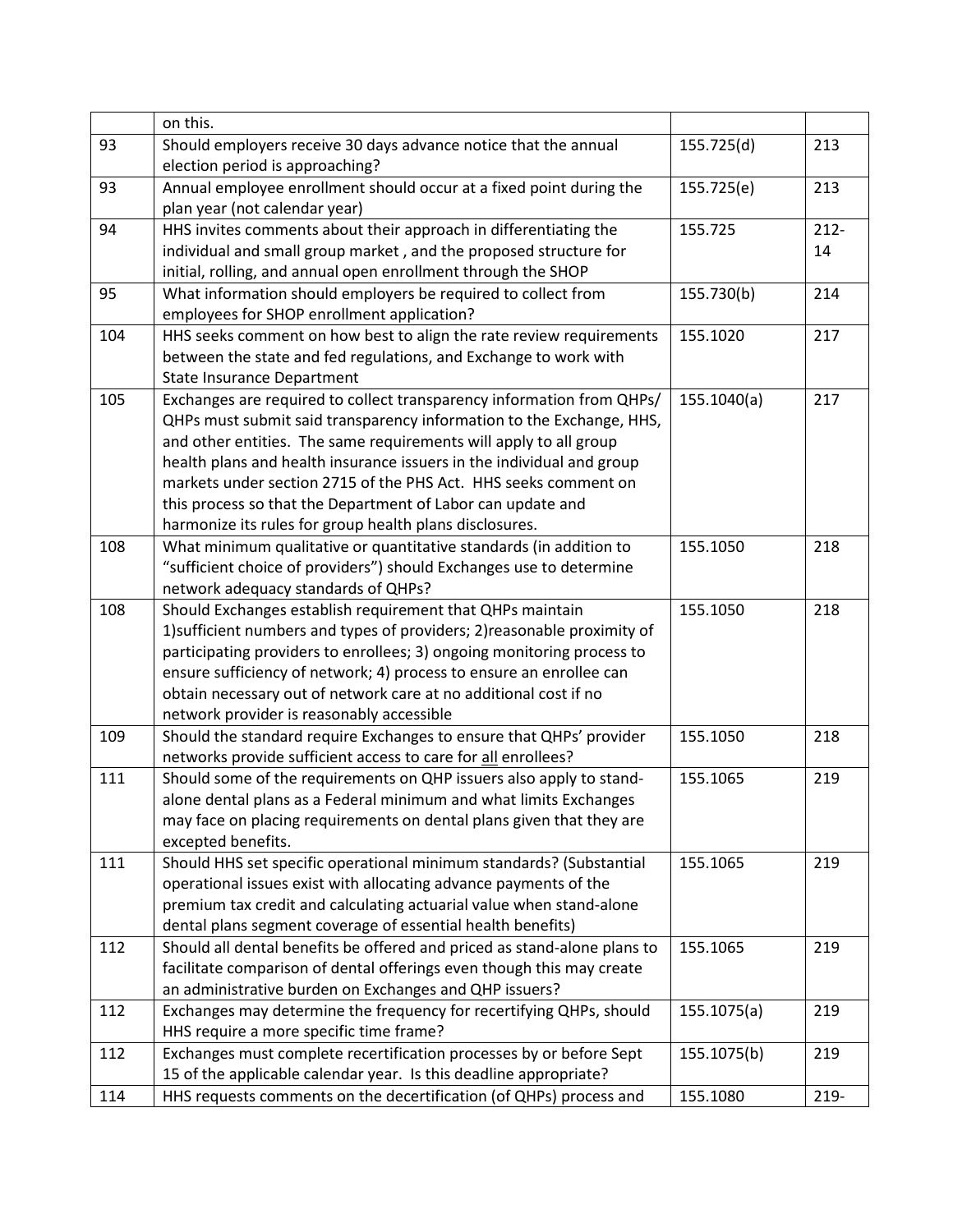|     | what authorities could be extended to the Exchange to make the             |                    | 20        |
|-----|----------------------------------------------------------------------------|--------------------|-----------|
|     | process more efficient.                                                    |                    |           |
| 122 | Should insurance issuers submit required transparency information          | $156.220(a) + (b)$ | $226 - 7$ |
|     | (such as claims payment policies, disenrollment data, and more) or just    |                    |           |
|     | make the information available to the Exchanges and other entities         |                    |           |
| 124 | What is the best means for an Exchange to monitor QHP issuers'             | 156.225(b)         | 227       |
|     | marketing practices to determine whether they have discouraged             |                    |           |
|     | enrollment of individuals with significant health needs?                   |                    |           |
| 124 | HHS seeks comment on applying a broad prohibition against unfair or        | 156.225            | 227       |
|     | deceptive marketing practices by all QHP issuers, their officials, agents, |                    |           |
|     | and representatives.                                                       |                    |           |
| 125 | HHS seeks comment on a standard that QHP issuers do not                    | 156.225            | 227       |
|     | misrepresent the benefits, advantages, conditions, exclusions,             |                    |           |
|     | limitations, or terms of a QHP, especially in relation to vulnerable or    |                    |           |
|     | already enrolled (in public program) populations.                          |                    |           |
| 126 | Seek comment on standards to ensure QHP issuers maintain up-to-date        | 156.230(b)         | 228       |
|     | provider directories.                                                      |                    |           |
| 128 | How should "sufficient number of essential community providers" be         | 156.235(a)         | 228       |
|     | defined (regarding ensuring that QHP issuers have the providers            |                    |           |
|     | necessary for timely access for low-income, medically underserved          |                    |           |
|     | individuals)?                                                              |                    |           |
| 128 | Should "staff model" plans be exempted from the essential community        | 156.235            | 228       |
|     | provider requirements?                                                     |                    |           |
| 129 | What types of providers should be included in the definition of an         | 156.235(b)         | 228       |
|     | essential community provider?                                              |                    |           |
| 131 | Seek comment on options for FQHC (federally qualified health centers)      | 156.235            | 228       |
|     | payment conflicts                                                          |                    |           |
| 131 | Seek comment on establishing requirements regarding reimbursement          | 156.235            | 228       |
|     | of Indian health providers.                                                |                    |           |
| 131 | How might the payment requirement under IHCIA (Indian Health Care          | 156.235            | 228       |
|     | Improvement Act) be reconciled with the essential community provider       |                    |           |
|     | payment requirement in the ACA                                             |                    |           |
| 131 | HHS invites comment on other special accommodations that must be           | 156.235            | 228       |
|     | made when contracting with Indian health providers                         |                    |           |
| 132 | Should HHS develop a standard contract addendum containing all             | 156.235            | 228       |
|     | issues that would apply to QHP issuers when contracting with Indian        |                    |           |
|     | health providers?                                                          |                    |           |
| 132 | What standards should HHS establish under the "direct primary care         | 156.245            | 228       |
|     | medical home"                                                              |                    |           |
| 135 | How should family rating categories be structured while adhering to        | 156.255(c)         | 229       |
|     | the age and tobacco rating rule (can only be applied to relevant           |                    |           |
|     | individuals-not the whole family).                                         |                    |           |
| 135 | How should four family categories be applied when performing risk          | 156.255(c)         | 229       |
|     | adjustment?                                                                |                    |           |
| 135 | Seek comment on alternatives to four categories for defining family        | 156.255(c)         | 229       |
|     | composition.                                                               |                    |           |
| 136 | How shall the number of categories offered by QHP issuers be balanced      | 156.255(c)         | 229       |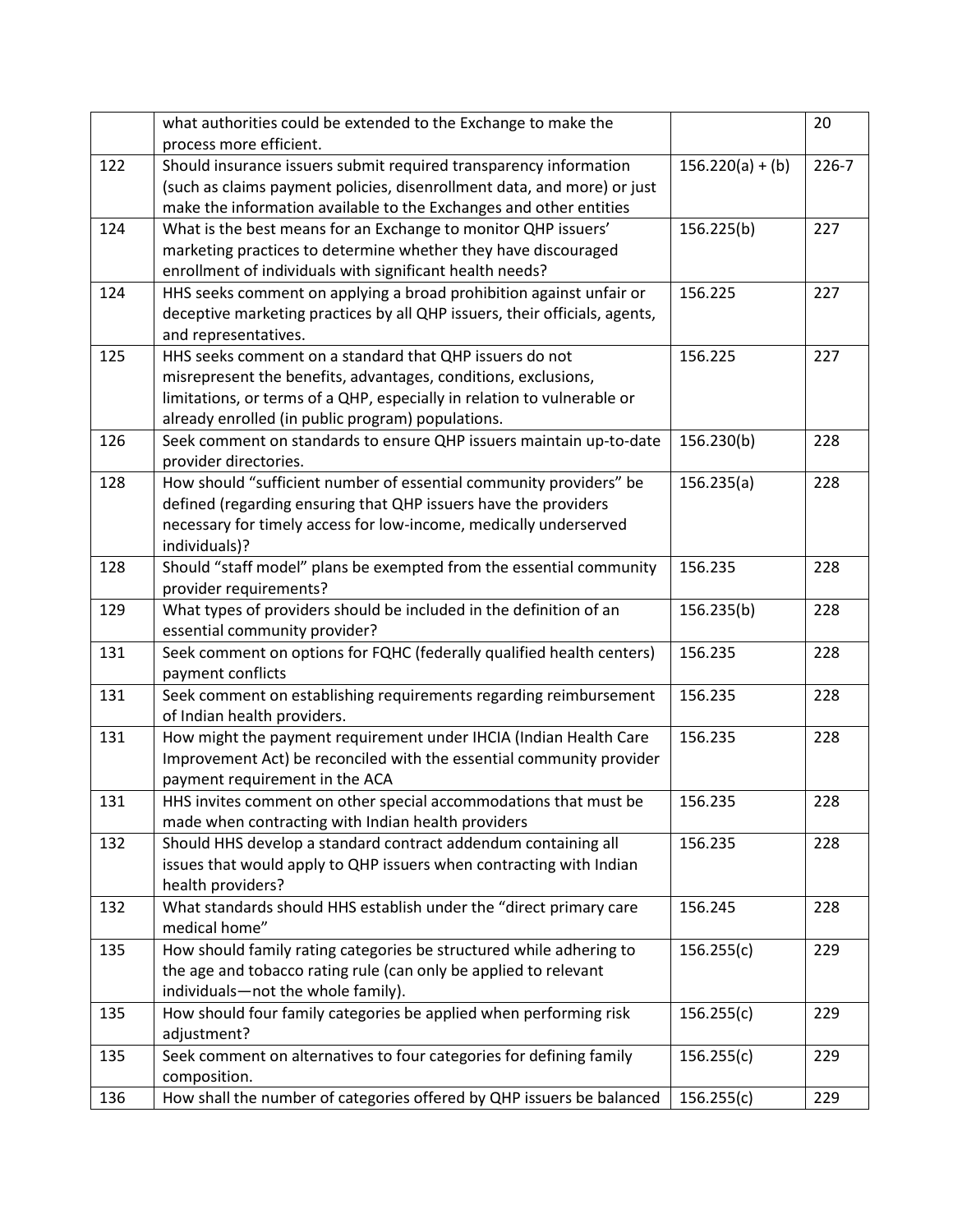|     | in order to reduce potential consumer confusion?                           |               |           |
|-----|----------------------------------------------------------------------------|---------------|-----------|
| 136 | Should QHP issuers be required to cover an enrollee's tax household, in    | 156.255(c)    | 229       |
|     | order to facilitate the administration of the premium tax credit?          |               |           |
| 138 | How often should QHP issuers receive enrollment information                | 156.265(c)    | 230       |
|     | electronically from the Exchange?                                          |               |           |
| 138 | Seek comment on the contents of the enrollment packet QHP issuers          | 156.265(e)    | 231       |
|     | are required to provide to enrollees in Exchange: possible contents        |               |           |
|     | include enrollment card, information how to access care, summary of        |               |           |
|     | benefit and coverage document, and information on how to access the        |               |           |
|     | provider directory and drug formulary and submit a request for a hard      |               |           |
|     | copy.                                                                      |               |           |
| 141 | What should the required elements for notice to enrollees who are          | 156.270(c)    | 231-2     |
|     | delinquent on premium payments be (for example, amount of                  |               |           |
|     | delinquent payment, possible date of termination, payment options,         |               |           |
|     | timing and frequency of such a notice, etc.)                               |               |           |
| 142 | By what standards should HHS recognize the entities that accredit<br>QHPs? | 156.275       | $232-3$   |
| 143 | HHS would like comment on the model guidelines concerning                  | 156.280(e)    | $234-6$   |
|     | segregation of funds for abortion services: "Pre-Regulatory Model          |               |           |
|     | Guidelines Under Section 1303 of the Affordable Care Act"                  |               |           |
|     | (www.whitehouse.gov/sites/default/files/omb/assets/financial pdf/se        |               |           |
|     | gregation 2010-09-20.pdf)                                                  |               |           |
| 144 | Should QHPs in the SHOP be required to allow employers to offer            | 156.285       | 238-9     |
|     | dependent coverage?                                                        |               |           |
| 146 | What should be included in the content of the non-renewal notice           | 156.290(b)    | 240       |
|     | QHPs that elect not to seek re-certification with the Exchange must        |               |           |
|     | provide in written form to each enrollee?                                  |               |           |
| 147 | How long should enrollees be able to continue to receive coverage          | 156.290(c)    | 240       |
|     | from a decertified plan (how long can they have to enroll in other         |               |           |
|     | coverage)?                                                                 |               |           |
| 148 | How shall a QHP issuer whose contracted Pharmacy Benefit Manager           | 156.295(a)(3) | 241       |
|     | operates its own mail order pharmacy meaningfully report on the            |               |           |
|     | aggregate difference between what the QH issuer pays the PBM and           |               |           |
|     | the PBM pays the mail order pharmacy?                                      |               |           |
| 148 | HHS seeks comment on potential definitions for "rebates," "discounts,"     | 156.295       | $240 - 2$ |
|     | and "price concessions." (Considering the use of "direct and indirect      |               |           |
|     | remuneration" used in regulations related to the Medicare Prescription     |               |           |
|     | Drug Benefit Program.)                                                     |               |           |
| 148 | Should PBMs (Pharmacy Benefit Managers) be defined to include any          | 156.295       | $240 - 2$ |
|     | entity that performs activities such as prescription drug claims           |               |           |
|     | processing, negotiation with prescription drug manufacturers, the          |               |           |
|     | development and maintenance of pharmacy networks, or the                   |               |           |
|     | distribution of prescription drugs on the behalf of the QHP issuer on      |               |           |
|     | behalf of a QHP issuer?                                                    |               | 182       |
| 149 | HHS seeks comments on the collection of Information Requirements           | 155.105       |           |
|     | (for the sections listed in the next column) (Paperwork Reduction Act of   | 155.110       | 184       |
|     | 1995):                                                                     | 155.205       | 189       |